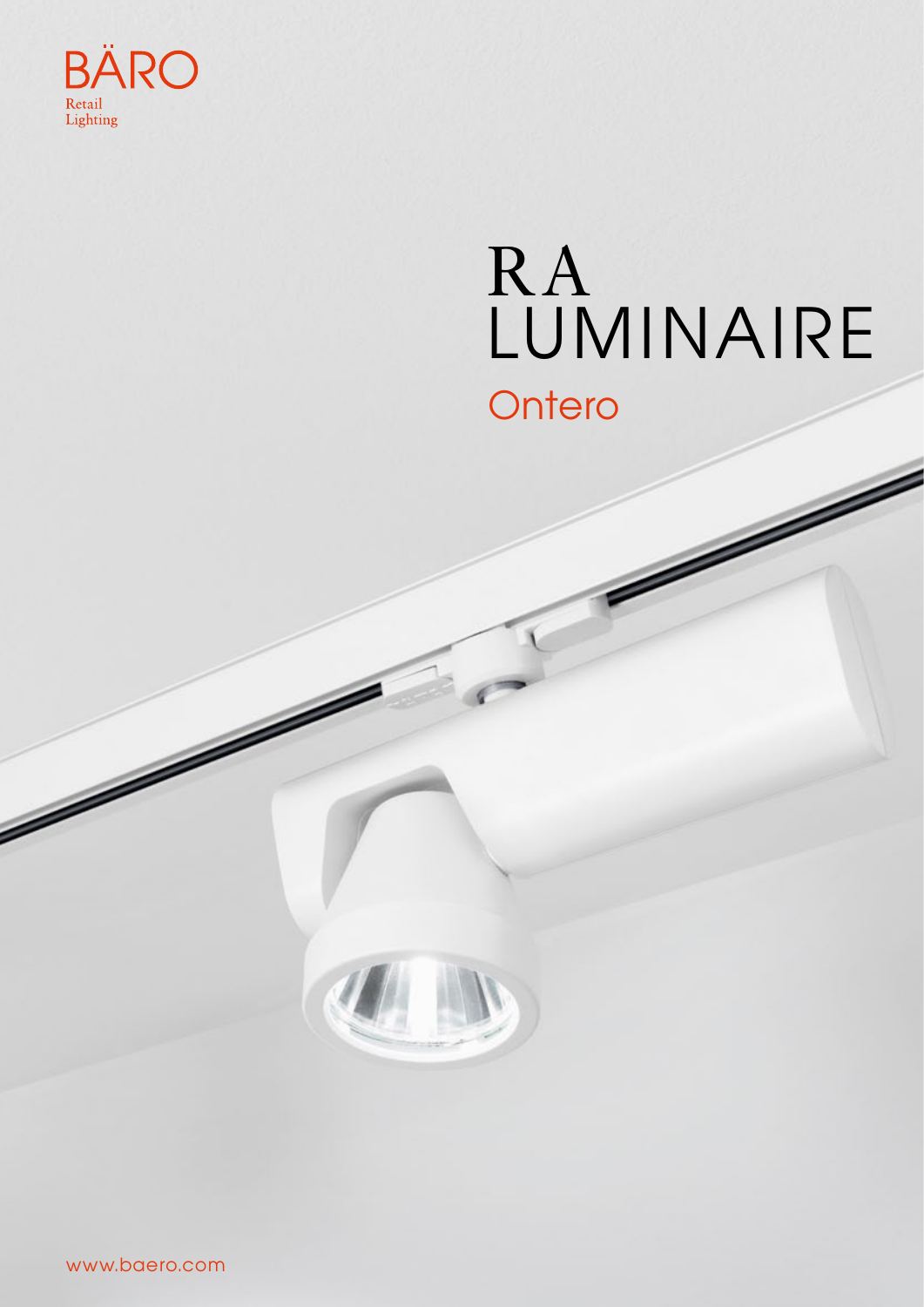

Fresh, healthy, ecological, energy-efficient – our lifestyles and standards are changing. The range of products on offer is becoming more complex, guidance and trust more important. We are constantly searching for new types of lighting technology and are consistently developing new presentation options. For our customers. And our customers' customers.

Fresh Light *for* Fresh Products.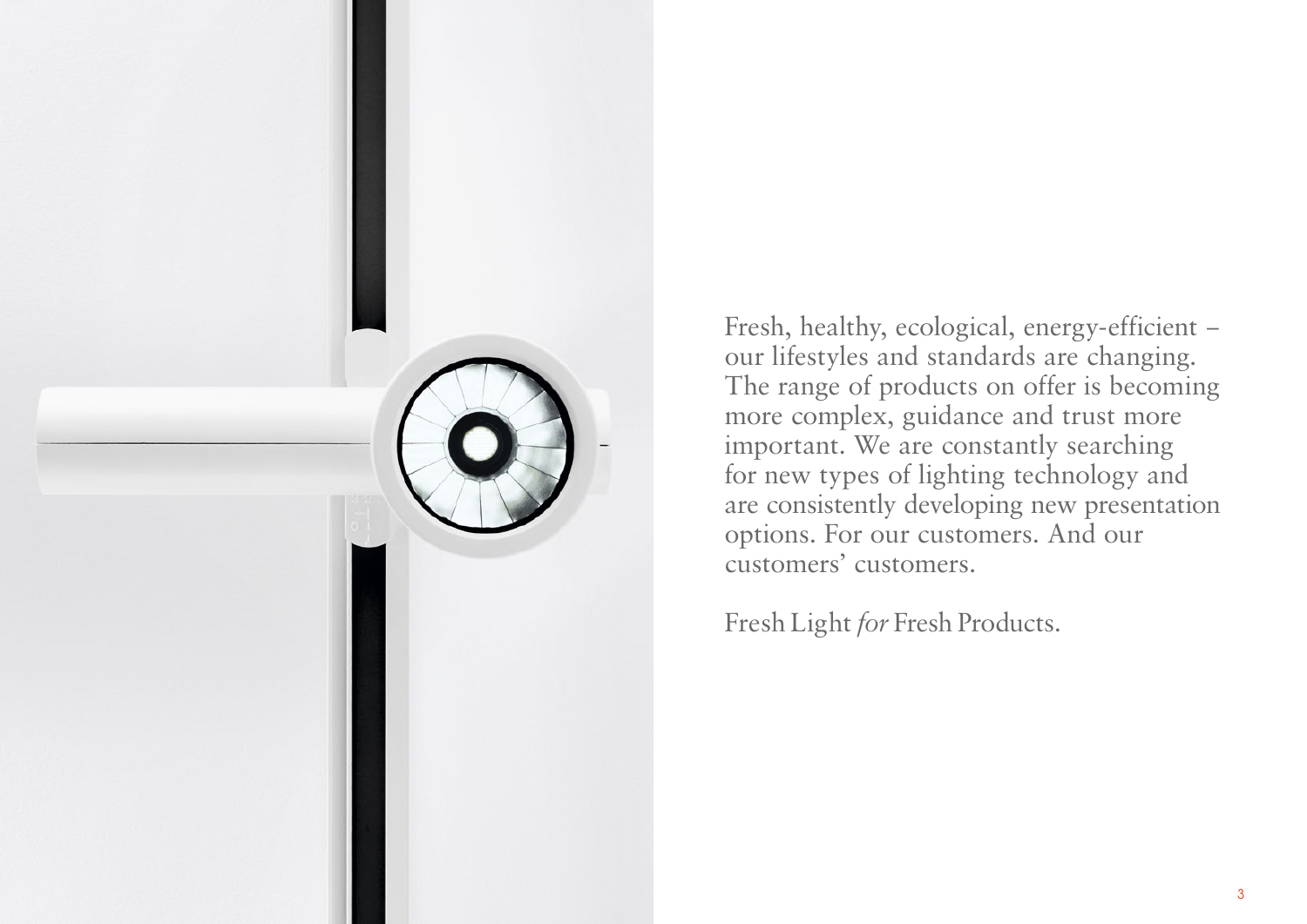Ontero RA is the perfect entry to the lighting worlds of BÄRO. With its clear, modern design the surface-mounted luminaire with conductor rail adapter epitomises a focus on the essentials. Depending on the intended use, the luminaire series offers three light distribution patterns (Flood, Medium and Spot) and three light colours (3,000, 3,500 and 4,000 K). Furthermore, a new LED lighting head made of cast aluminium ensures optimum heat management and a long service life. Ontero RA is easy to plan, easy to handle and particularly economical to purchase and operate – the perfect basis for effective and emotional presentations in the non-food sector.



### Surface-mounted luminaire



# Ontero RA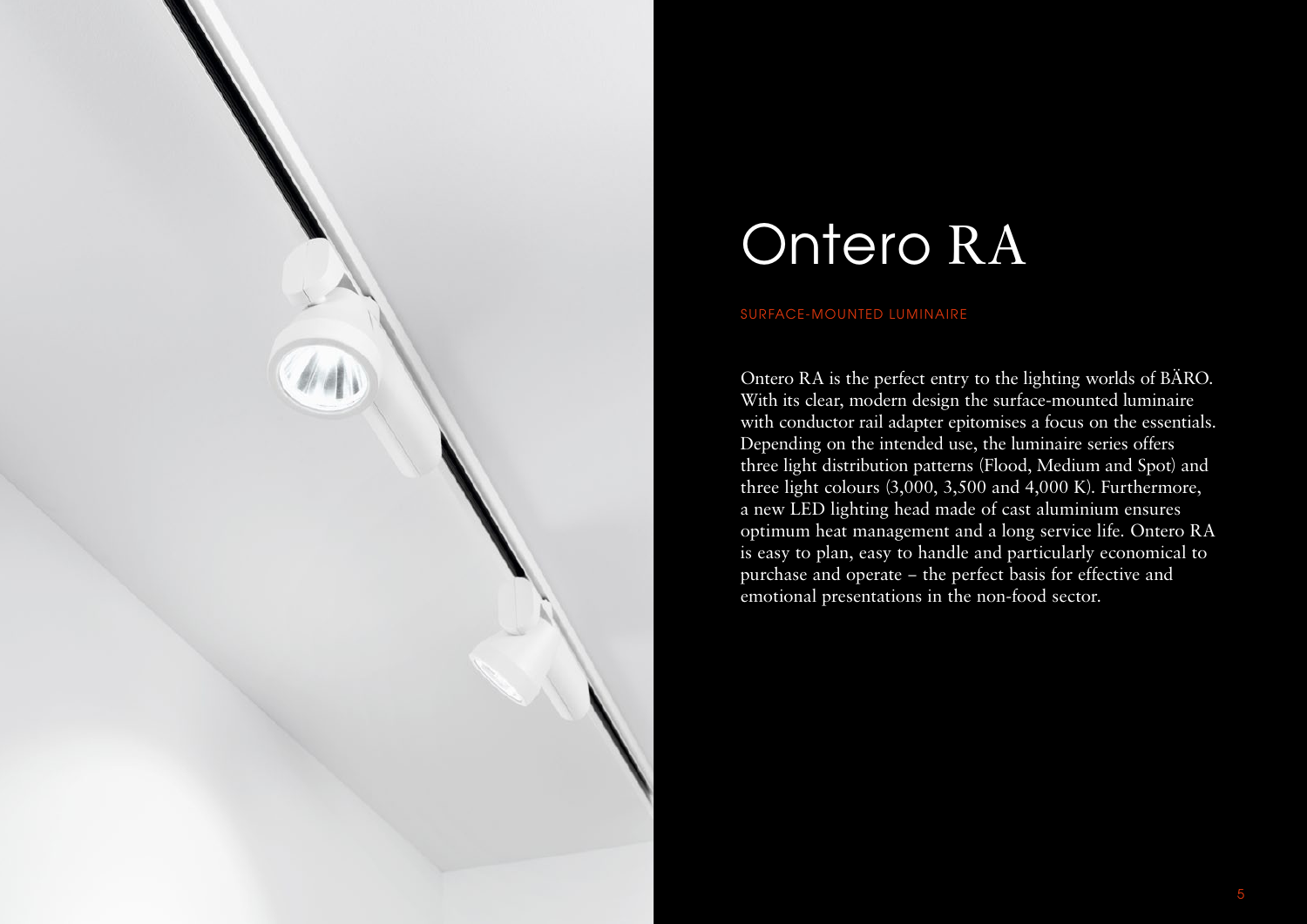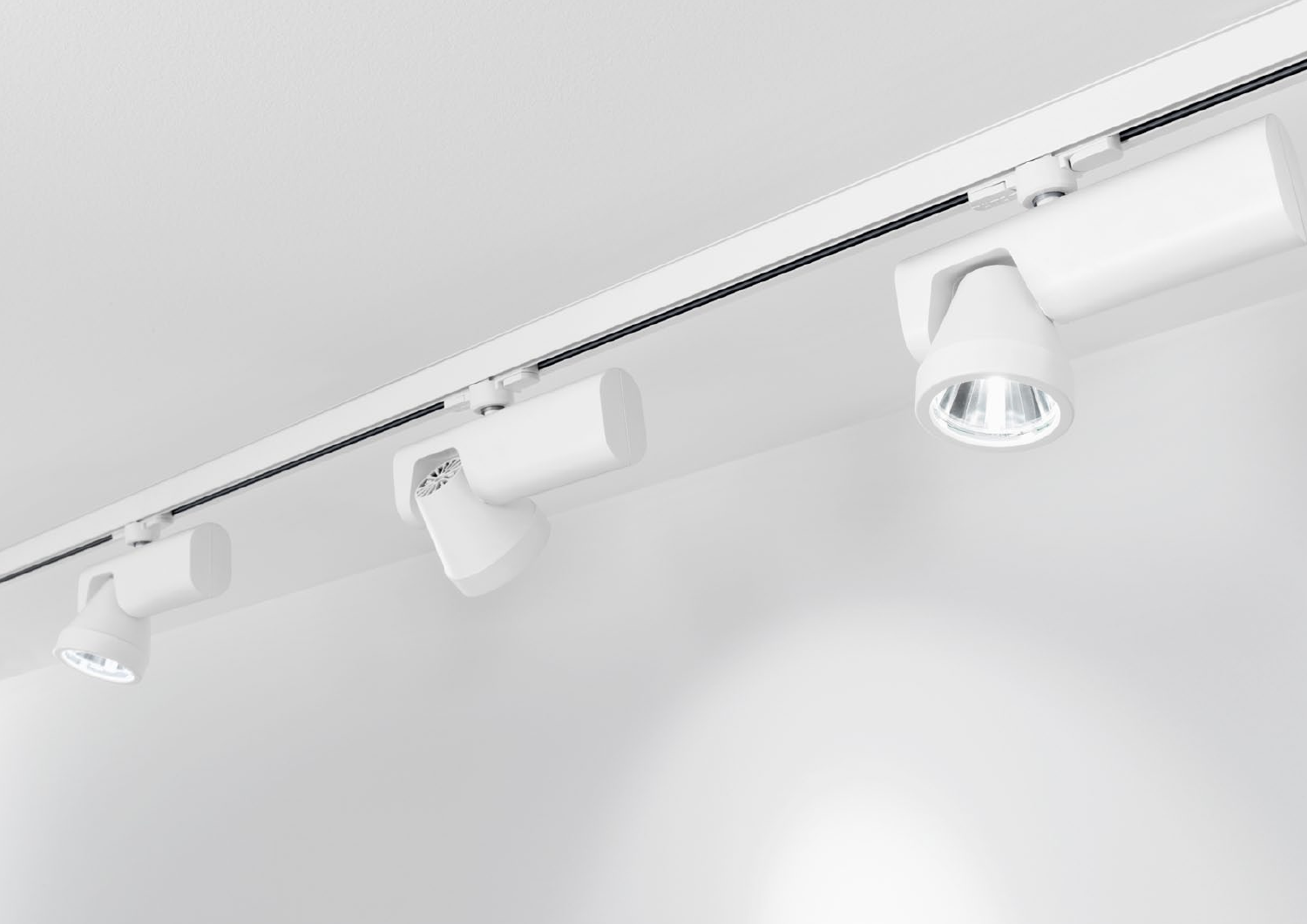

## Ontero RA LED

| COLOUR CODE                                                                  | 830      | 835            | 840            |
|------------------------------------------------------------------------------|----------|----------------|----------------|
| Useful luminous flux 15 W [lm] 1,730<br>Useful luminous flux 28 W [lm] 2,990 |          | 1,740<br>3,030 | 1,780<br>3,080 |
| <b>IUMINAIRE</b>                                                             |          |                |                |
| Weight<br>Luminaire colours                                                  | $0.9$ kg |                |                |

> The figures specified apply to the version with a medium reflector.

Due to further developments in the field of LED technology, the system power may be reduced within the framework of product upgrades.



Luminaire luminous flux [lm] System power [W] Illuminance [lx]

\* Please refer to our data sheets at www.baero.com for information on colour rendering, rated lamp lifetime and further technical details. All data are typical values. System features may change with product improvements due to technical advances. Errors excepted.

Medium reflectors produce a saturated light distribution pattern with a soft diffuse cone. They are all-rounders that model the illuminated object with a perfect balance.

| SPOT 15°<br>75<br>60°<br>30<br>$15^{\circ}$<br>ed.klm<br>Spot | MEDIUM 24°<br>99<br>75<br>60°<br>$45^{\circ}$<br>30°<br>$15^{\circ}$<br>$24^{\circ}$<br>Medium<br>cd.klm | FLOOD 43°<br>75<br>$60^{\circ}$<br>⇘<br>30<br>$15^{\circ}$<br>cd.klm<br>Rood |
|---------------------------------------------------------------|----------------------------------------------------------------------------------------------------------|------------------------------------------------------------------------------|
| 830                                                           | 835                                                                                                      | 840                                                                          |
| 1,770.3,060                                                   | 1,780.3,090                                                                                              | 1,820.3,150                                                                  |
| 15.28                                                         | 15.28                                                                                                    | 15.28                                                                        |
| 11,686.20,202                                                 | 11,752.20,400                                                                                            | 12,016.20,796                                                                |
| 2,922.5,051                                                   | 2,938.5,100                                                                                              | 3,004.5,199                                                                  |
| 1,299.2,245                                                   | 1,306.2,267                                                                                              | 1,336.2,311                                                                  |
| 731.1,263                                                     | 735.1,275                                                                                                | 751.1,300                                                                    |
| 468.809                                                       | 471.816                                                                                                  | 481.832                                                                      |
| 830                                                           | 835                                                                                                      | 840                                                                          |
| 1,730.2,990                                                   | 1,740.3,030                                                                                              | 1,780.3,080                                                                  |
| 15.28                                                         | 15.28                                                                                                    | 15.28                                                                        |
| 5,997.10,364                                                  | 6,032.10,503                                                                                             | 6,170.10,676                                                                 |
| 1,500.2,591                                                   | 1,508.2,626                                                                                              | 1,543.2,669                                                                  |
| 677.1,152                                                     | 671.1,167                                                                                                | 686.1,187                                                                    |
| 375.648                                                       | 377.657                                                                                                  | 386.668                                                                      |
| 240.415                                                       | 242.421                                                                                                  | 247.428                                                                      |
| 830                                                           | 835                                                                                                      | 840                                                                          |
| 1,700.2,950                                                   | 1,710.2,980                                                                                              | 1,750.3,030                                                                  |
| 15.28                                                         | 15.28                                                                                                    | 15.28                                                                        |
| 3,000.5,205                                                   | 3,018.5,258                                                                                              | 3,088.5,347                                                                  |
| 750.1,302                                                     | 755.1,315                                                                                                | 772.1,337                                                                    |
| 334.579                                                       | 336.585                                                                                                  | 344.595                                                                      |
| 188.326                                                       | 189.329                                                                                                  | 193.335                                                                      |
| 120.209                                                       | 121.211                                                                                                  | 124.214                                                                      |

Surface-mounted spotlight with LED, passive cooling, rated lifetime of LED L80 / B10 > 50,000 h for 15 W and L70 / B10 > 50,000 h for 28 W, chromaticity point tolerance 3 SDCM (initial), reflector 99.99% pure aluminium in MIRO-SILVER®, pivoted emitter, adjustable luminaire head, die cast aluminium luminaire housing, powder-coated, multi-adapter, including glass cover, luminaire colours strato black/white, protection rating IP 20, protection class I, max. number of luminaires per circuit 34 pcs. / B16A

# Light distribution patterns

Curves and diagrams

#### 90° 75° 60°  $\times$ 30° 15°

#### COLOUR CODE\*



5 h (m) 0.30 1.20 1.50 0.60 Ø (m)

### COLOUR CODE\*

Luminaire luminous flux [lm] System power [W] Illuminance [lx]



#### COLOUR CODE\*

Luminaire luminous flux [lm] System power [W] Illuminance [lx]

#### Spot Spot reflectors have a spot-type, clearly defined light distribution pattern. They produce high illuminances on a relatively small area and are

predestined for accent lighting.

#### Medium

Flood

Flood reflectors have a wide and soft-edged light cone. They are suitable both for illuminating larger surfaces and for general lighting.

8 9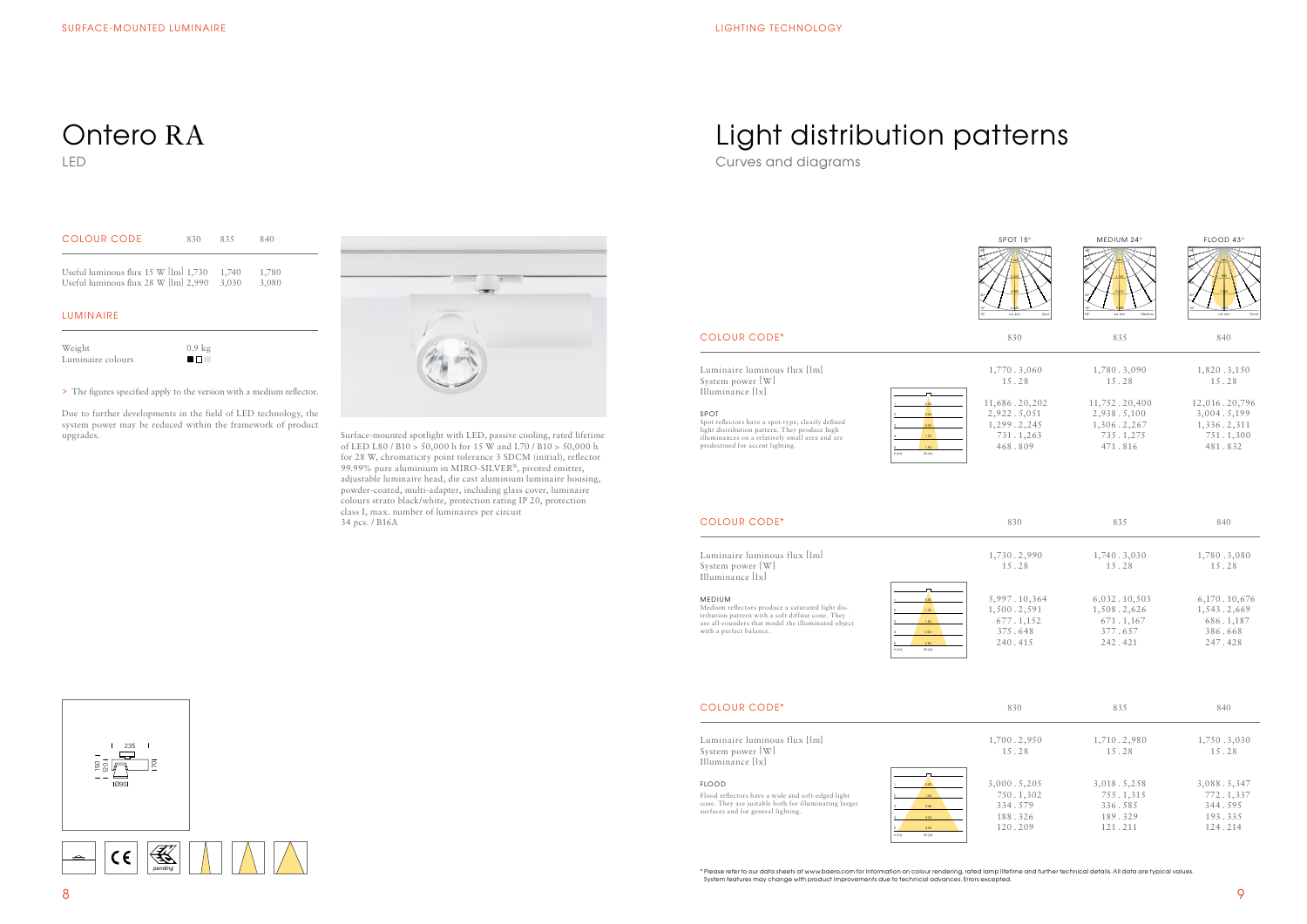

**SERVICE** 

Printed by: Köllen Druck & Verlag GmbH

Concept and Art Direction: Meiré und Meiré, Köln / Cologne www.meireundmeire.de

Photography: Hartmut Nägele Kai Nielsen

> ADVICE



> PLANNING



> INSTALLATION

> Support

> ContaCt

## BÄRO – Your lighting partner right from the start



A fundamental aspect of our advice is to convey to all those involved in the project the huge potential and the many nuanced possibilities of expression offered by the medium light today thanks to LED technology. Talk to our lighting consultants and find out about the impact that BÄRO products can have in your store – not just in view of effectiveness and efficiency, but also and especially in terms of the emotionality of light.

Light can be designed in many different qualities and dimensions. Sophisticated light planning not only supports the dramaturgy of the shopping experience; it also allows the lighting to be perfectly tailored to the different visual tasks and product groups. We are committed to finding a customised, expressive light balance for every concept – through the interplay of light distribution and light channelling, light intensities and light colours.

Careful and professional installation is just as important as effective and creative lighting planning. BÄRO supports you in the installation and alignment of luminaires on site – so that your customised lighting concept rapidly takes shape and unforeseen issues are quickly resolved. In this way you can be sure that the lighting is perfectly focused on the room and the products.

Our service does not end when your lighting system is put into operation. BÄRO is available for questions and services even after completion of the project – from subsequent adjustments to the concept that only become apparent during operation to straightforward assistance in the unlikely event of a defect. It is not without good reason that we give a  $5$ -year LED guarantee on our products.

Tel.: +49 (0)800 799 1000 / E-Mail: service@baero.com